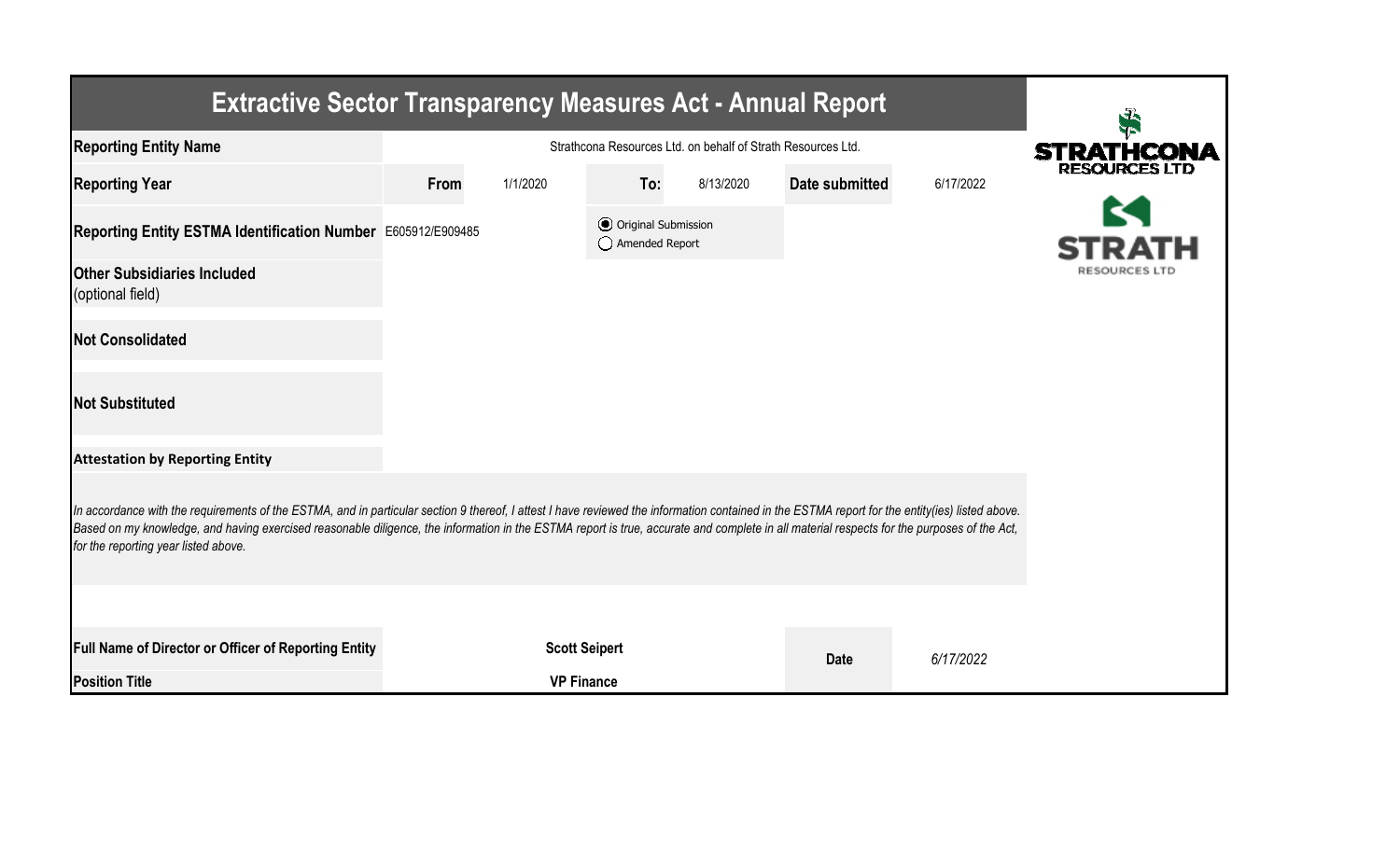| <b>Extractive Sector Transparency Measures Act - Annual Report</b>                                                                                                                                                                                                                                                                                                                                                                                                                                                                                                                                             |                                        |                                                                           |                                                |                  |         |                                |                |                  |                                               |                               |                                                            |
|----------------------------------------------------------------------------------------------------------------------------------------------------------------------------------------------------------------------------------------------------------------------------------------------------------------------------------------------------------------------------------------------------------------------------------------------------------------------------------------------------------------------------------------------------------------------------------------------------------------|----------------------------------------|---------------------------------------------------------------------------|------------------------------------------------|------------------|---------|--------------------------------|----------------|------------------|-----------------------------------------------|-------------------------------|------------------------------------------------------------|
| <b>Reporting Year</b><br><b>Reporting Entity Name</b><br><b>Reporting Entity ESTMA</b><br><b>Identification Number</b><br><b>Subsidiary Reporting Entities (if</b><br>necessary)                                                                                                                                                                                                                                                                                                                                                                                                                               | From:                                  | Strathcona Resources Ltd. on behalf of Strath Resources Ltd.              | To:<br>8/13/2020<br>Currency of the Report CAD |                  |         |                                |                |                  |                                               |                               |                                                            |
| <b>Payments by Payee</b>                                                                                                                                                                                                                                                                                                                                                                                                                                                                                                                                                                                       |                                        |                                                                           |                                                |                  |         |                                |                |                  |                                               |                               |                                                            |
| Country                                                                                                                                                                                                                                                                                                                                                                                                                                                                                                                                                                                                        | Payee Name <sup>1</sup>                | Departments, Agency, etc within Payee that Received Payments <sup>2</sup> | <b>Taxes</b>                                   | <b>Royalties</b> | Fees    | <b>Production Entitlements</b> | <b>Bonuses</b> | <b>Dividends</b> | Infrastructure<br><b>Improvement Payments</b> | Total Amount paid to<br>Payee | Notes <sup>34</sup>                                        |
| Canada -Alberta                                                                                                                                                                                                                                                                                                                                                                                                                                                                                                                                                                                                | <b>GOVERNMENT OF ALBERTA</b>           | Minister of Finance                                                       |                                                | 5,072,000        | 313,000 |                                |                |                  |                                               |                               | 5,385,000 Legacy Strath payments Jan.1, 2020 to August 13, |
| Canada -Alberta                                                                                                                                                                                                                                                                                                                                                                                                                                                                                                                                                                                                | <b>GOVERNMENT OF ALBERTA</b>           | Alberta Energy Regulator                                                  |                                                |                  | 424,000 |                                |                |                  |                                               |                               | 424,000 Legacy Strath payments Jan.1, 2020 to August 13,   |
| Canada -Alberta                                                                                                                                                                                                                                                                                                                                                                                                                                                                                                                                                                                                | MUNICIPAL DISTRICT OF GREENVIEW NO. 16 |                                                                           | 1,998,000                                      |                  |         |                                |                |                  |                                               |                               | 1,998,000 Legacy Strath payments Jan.1, 2020 to August 13, |
| <b>Additional Notes:</b><br>As of August 14, 2020 Cona Resources Ltd. amalgamated with Strath Resources Ltd. (Strath) to form Strathcona Resources Ltd. Payments above are for payments made from Strath for the interim period Jan. 1, 2020 to Aug. 13, 2                                                                                                                                                                                                                                                                                                                                                     |                                        |                                                                           |                                                |                  |         |                                |                |                  |                                               |                               |                                                            |
| <sup>1</sup> Enter the proper name of the Payee receiving the money (i.e. the municipality of x, the province of y, national government of z).<br><sup>2</sup> Optional field.<br><sup>3</sup> When payments are made in-kind, the notes field must highlight which payment includes in-kind contributions and the method for calculating the value of the payment.<br><sup>4</sup> Any payments made in currencies other than the report currency must be identified. The Reporting Entity may use the Additional notes row or the Notes column to identify any payments that are converted, along with the e |                                        |                                                                           |                                                |                  |         |                                |                |                  |                                               |                               |                                                            |